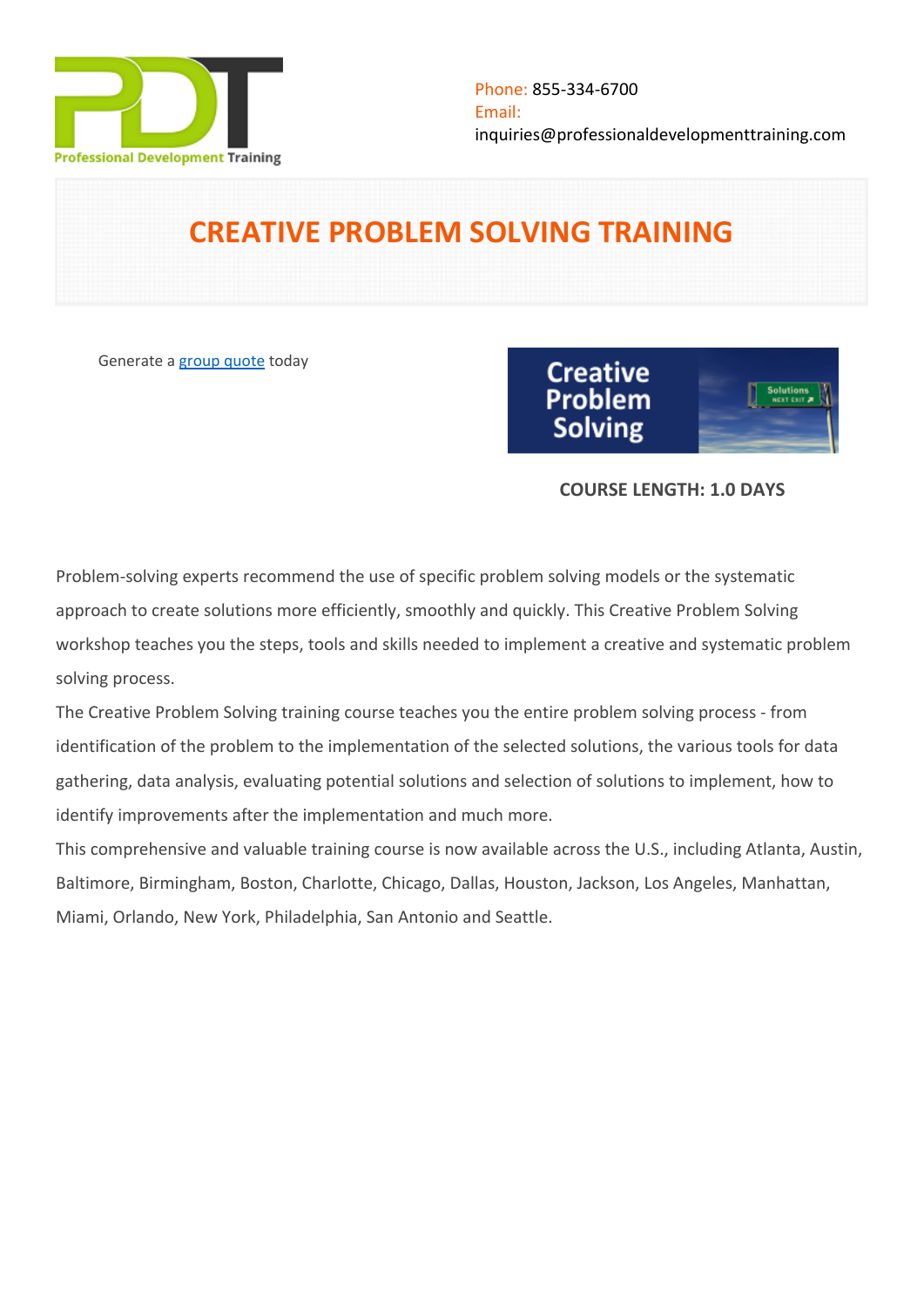# **CREATIVE PROBLEM SOLVING TRAINING COURSE OUTLINE**

#### **FOREWORD**

In the past few decades, psychologists and business people alike have discovered that successful problemsolvers tend to use similar processes to identify and implement the solutions to their problems. This process works for any kind of problem; large or small.

This Creative Problem Solving workshop will give you an overview of the entire creative problem solving process, and teaches you key problem solving tools that you can use every day. This course can help you unleash your inner self and put you on the path to thinking and processing data more creatively.

## **OUTCOMES**

## **By the end of this course, participants will:**

- Have a greater understanding of problems & the creative problem solving process
- Learn what types of information to gather with some key questions
- Use four different problem definition tools
- Learn to write concrete problem statements
- Master idea generating tools like affinity diagrams, word chaining, the box method, the Looking through a different Lens & the blink method
- Learn to evaluate potential solutions against specific criteria like a cost/benefit analysis or group voting
- Learn to perform a final analysis and selecting a solution
- Gain insight into the roles that facts & intuition play in selecting a solution
- Understand the why's & how's of refining & re-refining a shortlist
- Learn how to identify the tasks & resources necessary to implement a solution
- Understand how to evaluate & adapt solutions to reality
- Learn to utilize follow-up to celebrate successes & identify improvements

#### **MODULES**

#### **Lesson 1: Getting Started**

Workshop Objectives

# **Lesson 2: The Problem Solving Method**

- Introduction to Six-Step Process
- Problem Definition
- Information Gathering
- Generating Possible Solutions
- Analysing the Solutions
- Selecting the Best Solution(s)
- Planning the Next Course of Action